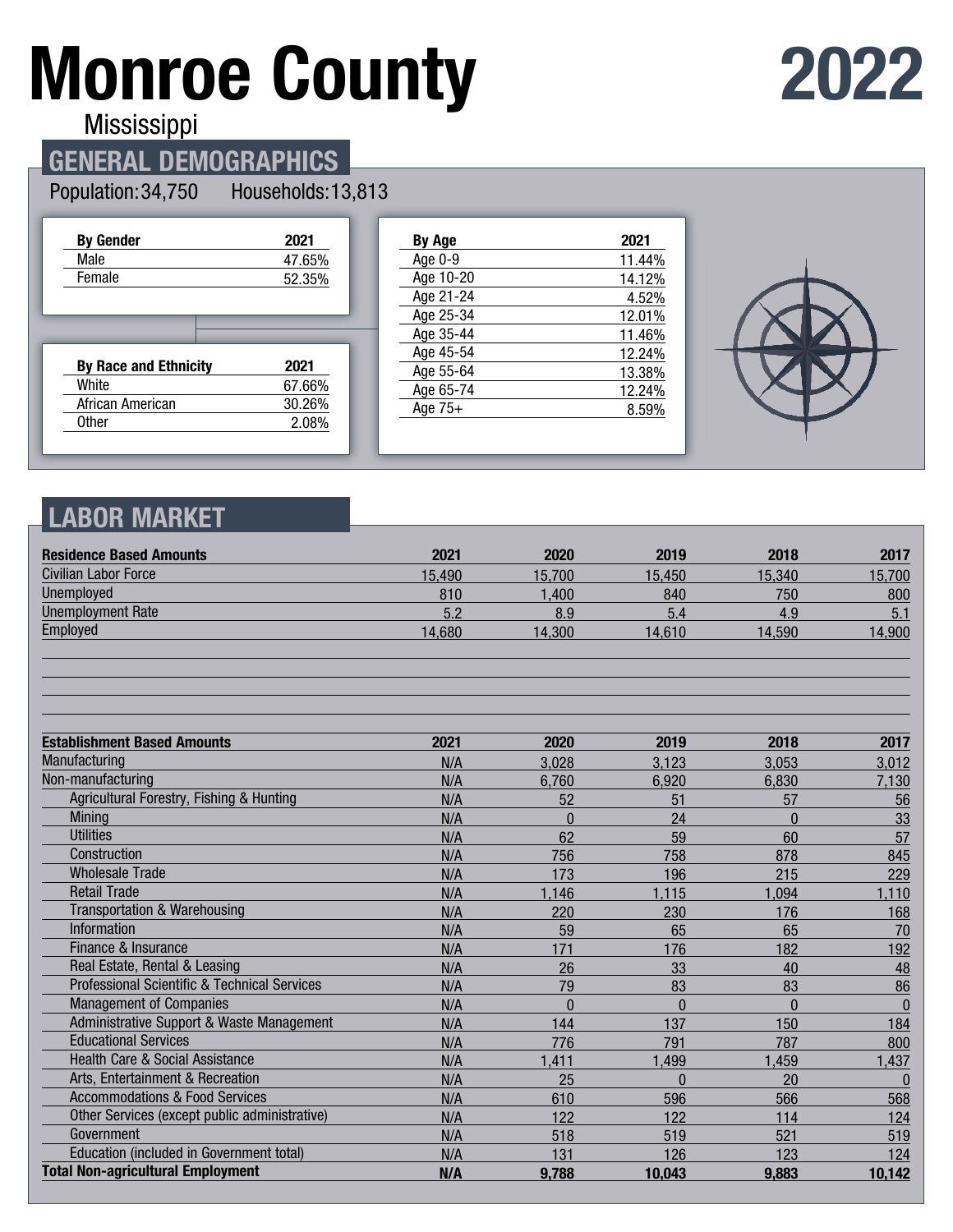|  |  | CONON: |  |
|--|--|--------|--|
|--|--|--------|--|

|                                                            | 2021     | 2020     | 2019     | 2018     | 2017     | <b>Region</b> |
|------------------------------------------------------------|----------|----------|----------|----------|----------|---------------|
|                                                            |          |          |          |          |          |               |
| <b>Per Capita Income</b>                                   | \$39,729 | \$36,295 | \$32,664 | \$33,047 | \$34,528 | \$40,894      |
|                                                            |          |          |          |          |          |               |
| <b>Median Household Income</b>                             | \$47,933 | \$46,352 | \$45,109 | \$43,344 | \$41,662 | \$50,575      |
|                                                            |          |          |          |          |          |               |
| # of Households with Income<br>Equal or Less Than \$24,999 | 3,687    | 3.971    | 4.234    | 4.408    | 4.440    | 57,091        |
|                                                            |          |          |          |          |          |               |
| % of Households with Income                                |          |          |          |          |          |               |
| Equal or Less Than \$24,999                                | 26.69%   | 28.63%   | 30.24%   | 31.13%   | 31.40%   | 25.90%        |
|                                                            |          |          |          |          |          |               |

| <b>Employment Occupational Composition %</b> | 2021   |
|----------------------------------------------|--------|
| <b>Professional and Technical</b>            | 17.62% |
| Executive, Administrative and Managerial     | 6.18%  |
| <b>Sales</b>                                 | 8.17%  |
| Administrative Support and Clerical          | 9.82%  |
| Production, Craft and Repair                 | 29.31% |
| <b>Transportation and Material Moving</b>    | 9.50%  |
| Handlers, Helpers and Laborers               | 0.35%  |
| Service                                      | 19.04% |

| <b>Establishment-Based Employment Composition % 2021</b> |     |
|----------------------------------------------------------|-----|
| Manufacturing                                            | N/A |
| Non-Manufacturing                                        | N/A |



| <b>SOCIAL ENVIRONMENT</b>                           |          |          |          |          |          |  |
|-----------------------------------------------------|----------|----------|----------|----------|----------|--|
|                                                     | 2021     | 2020     | 2019     | 2018     | 2017     |  |
| <b>Number of Births to Single Teens</b>             | N/A      | 26       | 23       | 35       | 27       |  |
| <b>TANF &amp; Food Stamp Payments per Household</b> | \$495.78 | \$493.74 | \$464.02 | \$458.88 | \$538.25 |  |
| <b>Number of Divorces</b>                           | N/A      | 114      | 70       | 145      | 152      |  |
| <b>Number of Divorces Involving Children</b>        | N/A      | 58       | 35       | 79       | 77       |  |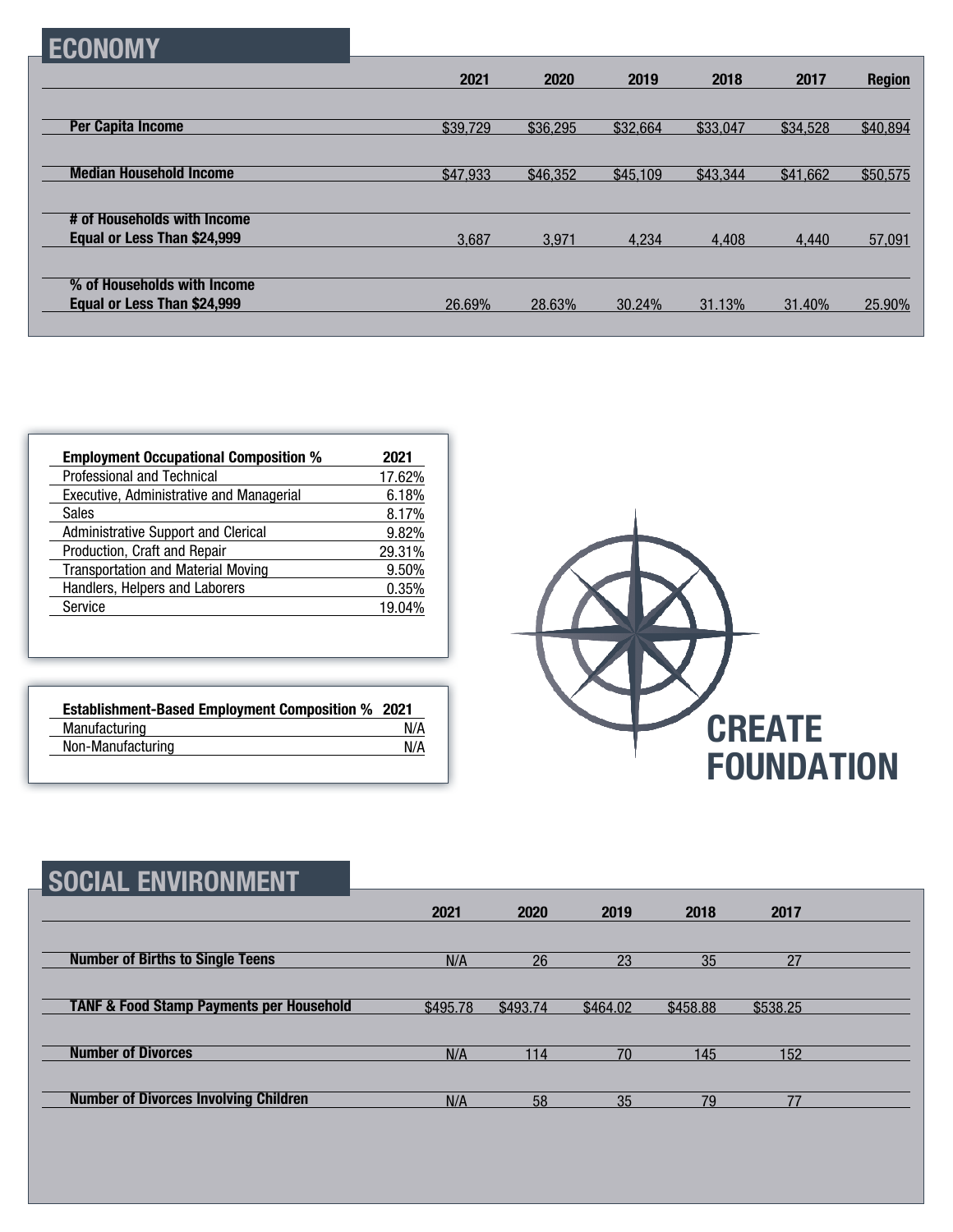## **EDUCATION**

| 2021     | 2020     | 2019     | 2018    | 2017     | <b>Region</b> |
|----------|----------|----------|---------|----------|---------------|
|          |          |          |         |          |               |
| 81.24%   | 81.60%   | 80.39%   | 79.17%  | 77.69%   | 82.93%        |
|          |          |          |         |          |               |
| \$12,391 | \$10,427 | \$10,397 | \$9,843 | \$10,051 | \$11,915      |
|          |          |          |         |          |               |
| 17.10    | 17.48    | 17.79    | 17.98   | 18.22    | 17.36         |
|          |          |          |         |          |               |
| 12.25    | 12.63    | 12.29    | 13.25   | 13.55    | 12.57         |
|          |          |          |         |          |               |

| <b>Educational Attainment % by level</b> | 2021   |
|------------------------------------------|--------|
| Graduate/Professional                    | 6.02%  |
| 4 Year Degree $+$                        | 10.66% |
| Associate's Degree                       | 8.03%  |
| Some College                             | 20.72% |
| High School Diploma                      | 35.80% |
| Some High School                         | 11.97% |
| Some Elementary                          |        |

| <b>High School Completer Rate</b> | 2021 |
|-----------------------------------|------|
| <b>Monroe County</b>              | 89.4 |
| Aberdeen                          | 82.8 |
| Amory                             | 81 R |

**HOUSING**

|                                           | 2021      | 2020      | 2019      | 2018     | 2017     | <b>Region</b> |
|-------------------------------------------|-----------|-----------|-----------|----------|----------|---------------|
|                                           |           |           |           |          |          |               |
| <b>Percent of Owner Occupied Housing</b>  | 76.05%    | 76.01%    | 76.00%    | 75.90%   | 75.81%   | 68.26%        |
|                                           |           |           |           |          |          |               |
| <b>Percent of Renter Occupied Housing</b> | 23.95%    | 23.99%    | 24.00%    | 24.10%   | 24.19%   | 31.74%        |
|                                           |           |           |           |          |          |               |
| <b>Median Home Value</b>                  | \$117,815 | \$107,266 | \$107,972 | \$97,351 | \$90,205 | \$151,579     |
|                                           |           |           |           |          |          |               |